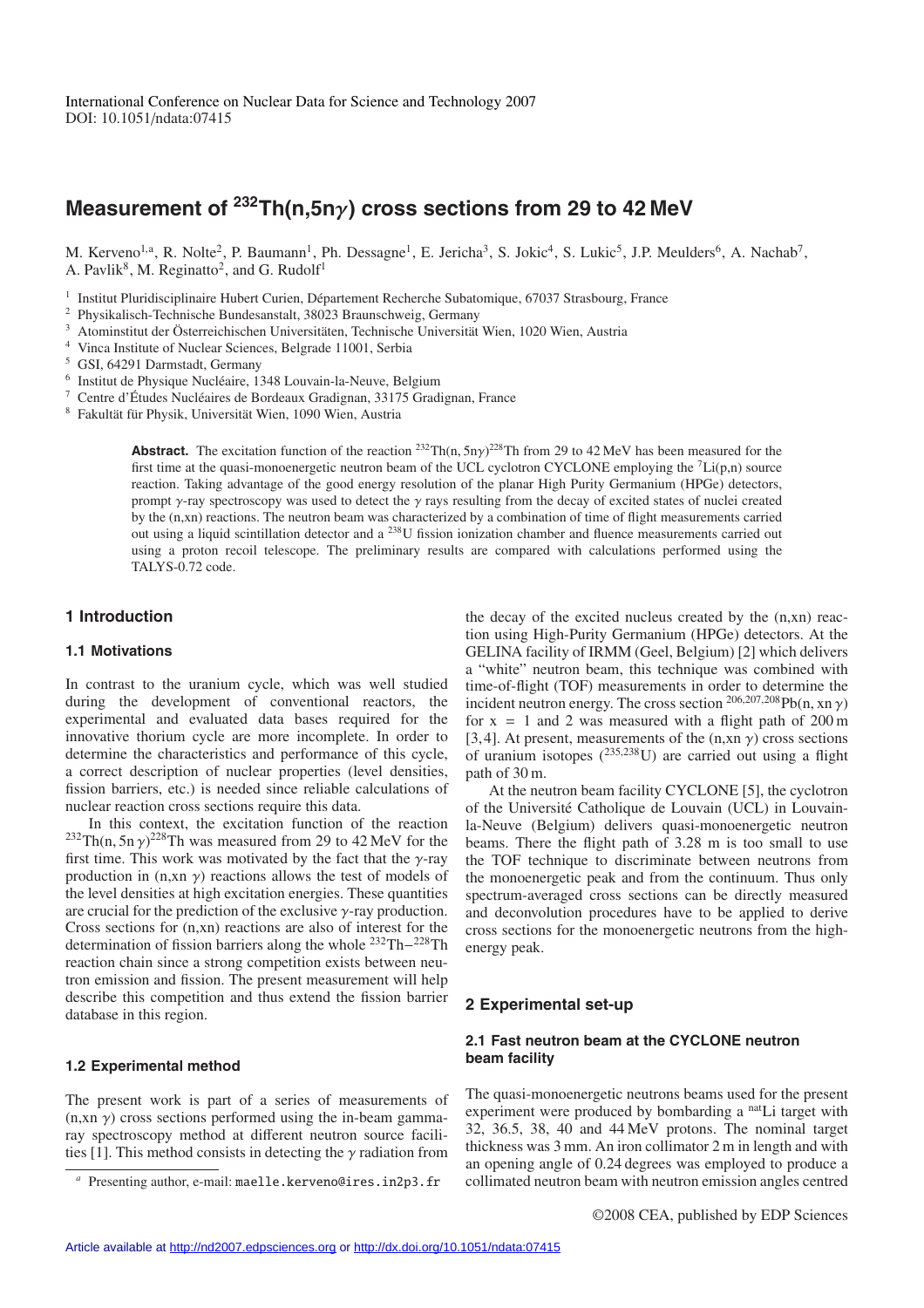around 0 degree. The spectral neutron distribution exhibits a prominent high-energy peak resulting from transitions to the ground state and the first excited state  $(E_x = 0.43 \text{ MeV})$  of <sup>7</sup>Be and a broad low-energy continuum from  ${}^{7}$ Li(p,nx) breakup reactions.

The beam characterisation was carried out using a gainstabilised BC501 liquid scintillation detector, a parallel-plate <sup>238</sup>U fission ionisation chamber (UFC) and a recoil proton telescope (RPT). A second  $^{238}$ U transmission ionisation chamber was used as monitor detector. The stability of this counter was checked with a thin NE102 transmission detector and a beam current integrator.

The relative spectral fluence  $(\Phi_F/\Phi)$  was measured using the BC501 detector and the TOF method at beam currents of 20–50 nA. The beam pulse selector available at the CY-CLONE facility could only be used for the 36.5 MeV proton beam for a TOF measurement with a reduced repetition rate of 2 MHz and a low frame-overlap threshold of about 2 MeV. At the other beam energies, an experimental response matrix available for this detector was used to disentangle the effect of frame overlap in the TOF distributions and to determine  $(\Phi_E/\Phi)$  above 8 MeV. Figure 1 shows the spectral distribution of all neutron beams used for the present experiment.

The normalisation of the relative spectral fluence ( $\Phi_E/\Phi$ ) was determined relative to the <sup>238</sup>U(n,f) cross section [6] by TOF measurements using the UFC at distances of 5.45 m and 9.79 m from the Li target and at beam currents of about  $5 \mu A$ . The fluence  $(\Phi_0/M)$  of neutrons in high-energy peak per monitor count *M* measured at the larger distance was compared to the peak fluence  $\Phi_0$  measured using the RPT at a distance of 5.64 m. The average ratio of the peak fluence measured with the RPT and the UFC was  $(0.925 \pm 0.019)$ which is consistent with the ratio of neutron fluences measured earlier using the same instruments [7].

At a distance of 5.45 m, the full beam was covered by the <sup>238</sup>U layers. Thus the total number  $(N_0/M)$  of neutrons in the high-energy peak per monitor count could be determined as required for the analysis of the measurements of the photon emission from the  $232$ Th sample which was also larger than the beam size.

In addition, these measurements were used to correct the relative spectral fluence measured with the BC501 detector for slight increases in the ratio of the low-energy continuum relative to the high-energy peak observed when the beam current was increased to the maximum value. At most, these corrections amounted to 7%.

#### **2.2 Gamma detection**

The thorium sample  $(6 \times 6 \text{ cm}^2, 12.6 \text{ g})$  was placed 3.28 m downstream the neutron source and oriented at 40◦ with respect to the beam direction to minimize the absorption effects. For the gamma detection, two High Purity Germanium planar detectors placed at 110◦ and 150◦ were used. At these backward angles the background from neutrons and gamma is lower. Figure 2 shows the neutron beam facility and the gamma detection set-up.

With this set-up is was possible to identify three gamma transitions between the lowest levels of the ground-state



**Fig. 1.** Spectral number of neutrons  $N_E$  per monitor count *M* for the neutron beams produced by 32, 36.5, 38, 40 and 44 MeV protons incident on a <sup>nat</sup>Li target with a nominal thickness of 3 mm. The shape of the high-energy peak reflects the time resolution of the BC501 detector and the pulse duration of the proton beam. The intrinsic width as calculated from the nominal target thickness is shown by the horizontal error bars.



**Fig. 2.** Schematic view of the neutron beam facility and the γdetection system used for the  $^{232}Th(n, 5n\gamma)$  cross section measurements.

rotational band of  $^{228}$ Th formed by the  $^{232}$ Th(n, 5n) reaction:  $4^+$  → 2<sup>+</sup>( $E_\gamma$  = 129.065 keV), 6<sup>+</sup> → 4<sup>+</sup>( $E_\gamma$  = 191.349 keV) and  $8^+ \rightarrow 6^+(E_\gamma = 244.3 \,\text{keV})$ . Unfortunately the  $4^+ \rightarrow 2^+$ transition and, to a lesser extent, the  $6^+ \rightarrow 4^+$  transition are also fed by the decay of the  $^{228}$ Ac from the  $^{232}$ Th radioactive decay chain. Therefore background measurements without beam were carried out to subtract this contribution.

#### **3 Data analysis**

Figure 3 shows a portion of the prompt gamma spectrum without background subtraction measured using a 38 MeV proton beam (mean energy of the neutrons in the high-energy peak 35.03 MeV), during an accumulation time of 9 hours. One can see the three interesting gamma transition peaks in <sup>228</sup>Th. For the actual data analysis, only runs with the lower background conditions were used. Consequently, the effective accumulation time used for each neutron energy amounts to about 6 hours.

The general angular distribution of the emitted photons can be written as

$$
\frac{\mathrm{d}\sigma}{\mathrm{d}\Omega}(\theta, E_{\rm n}) = \frac{1}{4\pi} \frac{n_{\gamma}}{\eta_{\rm T} \cdot N},\tag{1}
$$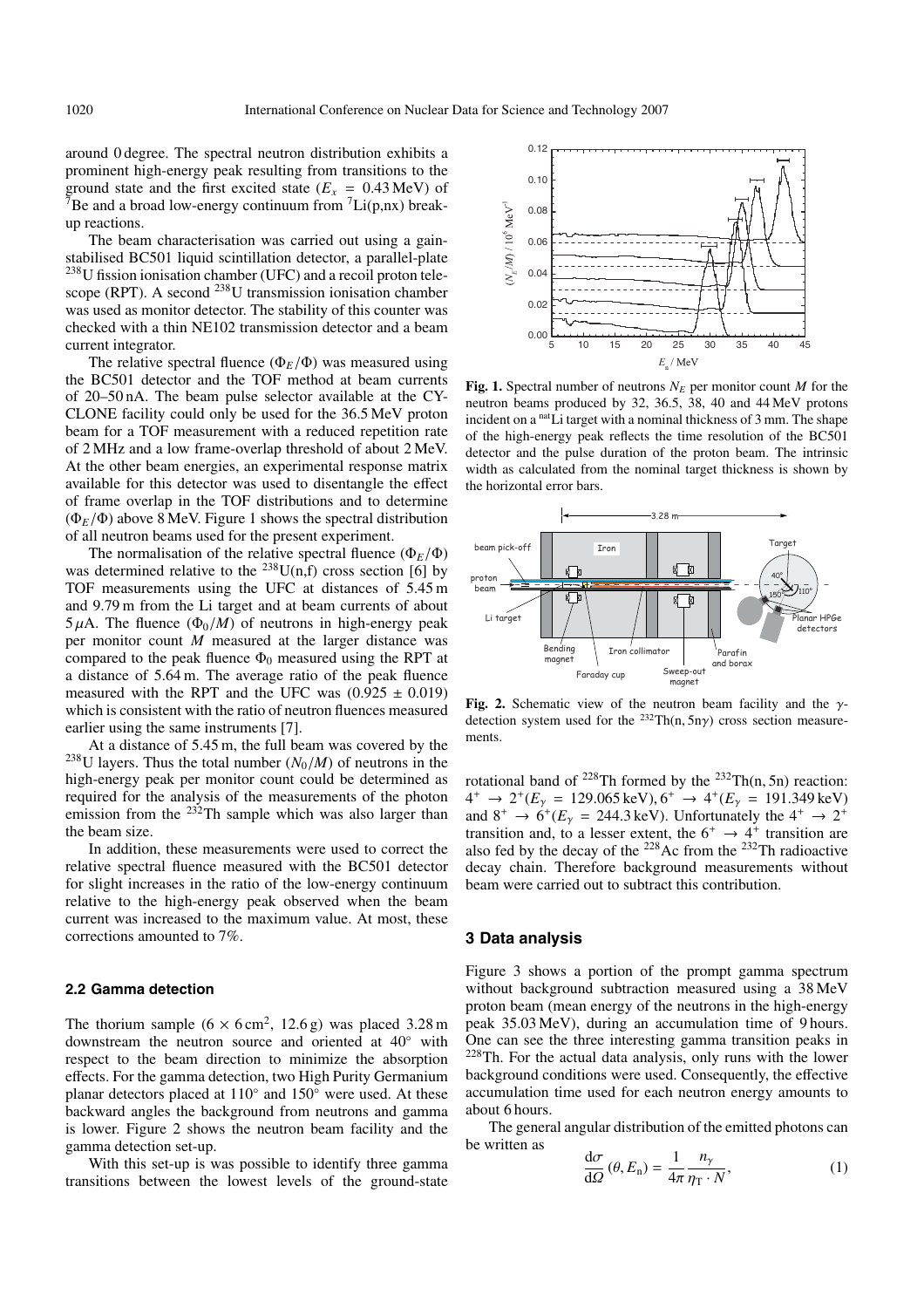

**Fig. 3.** Portion of the gamma spectrum obtained for  $E_p = 38 \text{ MeV}$ (high-energy neutron peak at  $E_0 = 35.03 \text{ MeV}$ ) and an accumulation time of 9 h. The three interesting  $\gamma$ -rays in <sup>228</sup>Th and the peaks corresponding to transitions in  $232$ Th and  $230$ Th are indicated in bold and italic, respectively. The latter  $\gamma$ -rays are produced by the <sup>232</sup>Th(n,n') and <sup>232</sup>Th(n,3n) reactions.

where  $n<sub>y</sub>$  is the rate of photons with emission angle  $\theta$  and energy  $E_\gamma$  for isotropic emission,  $\eta_T$  is the number of <sup>232</sup>Th nuclei in the sample unit area and *N* the rate of neutrons with energy *E*<sup>n</sup> incident neutrons on the thorium sample.

The photon rate  $n<sub>y</sub>$  was determined from the integral count rate in the full-energy peak and corrected for ambient background, detection efficiency and dead-time losses. The detection efficiency of the two detectors was calculated using GEANT 3 [8] simulations including the size of the beam spot and the thickness of the thorium sample. The results of the simulations were validated by efficiency measurements performed with a calibrated 152Eu source between the neutron runs. The deviation of the measured and calculated efficiencies was less than a few  $\%$ .

The multipolarity of the gamma transitions used in the present experiment is pure E2. Thus the total photon emission cross section can be calculated from the differential cross section measured at two selected photon emission angles [9]

$$
\sigma(E_n) = \int_{4\pi} \frac{d\sigma}{d\Omega} d\Omega = 2\pi \left( w_1 \frac{d\sigma}{d\Omega} (\theta_1, E_n) + w_2 \frac{d\sigma}{d\Omega} (\theta_2, E_n) \right)
$$
(2)

where  $w_1$  = 0.695 and  $w_2$  = 1.305 denote the weighting factors for the emission angles  $\theta_1 = 30^\circ$ , 150° and  $\theta_2 =$ 70◦, 110◦ calculated from the Legendre expansion of the E2 angular distribution.

The experimental results yield only spectrum-averaged cross sections

$$
\bar{\sigma} = \int_{E_{\text{th}}}^{E_{\text{max}}} \sigma(E_{\text{n}}) \left(\frac{N_E}{N_{\text{th}}}\right) dE_{\text{n}} = k_{\text{cont}}^{-1} \sigma(E_0), \qquad (3)
$$



**Fig. 4.** Excitation functions at the emission angles  $\theta_1 = 110^\circ$ (squares, solid lines) and  $\theta_2 = 150^\circ$  (triangles, dashed lines) for the three transitions 129 keV (top, left), 191 keV (top, right) and 244 keV (bottom, right). The lower right panel shows the correction factor  $k_{\text{cont}}$ for the influence of the continuum neutrons.

where  $E_0$  is the energy of the high-energy peak and  $(N_E/N_{th})$ denotes the spectral neutron rate normalized to the integral rate  $N_{\text{th}}$  of neutrons with energies above the threshold  $E_{\text{th}} =$ 23.9 MeV for the <sup>232</sup>Th(n, 5n  $\gamma$ ) reaction. To determine the correction factor  $k_{\text{cont}}$  for the effect of the continuum neutrons, a deconvolution procedure has to be used.

For this purpose, it was assumed that the shape of the cross section resembles that predicted by the TALYS code [10] (see below), i.e. that it can be approximated by a Gaussian distribution which is continuously matched to an exponential distribution on the high-energy side. The prior information for this parameterisation was taken from the TALYS result and the posterior distributions of the parameters given the experimental spectrum-averaged cross sections were determined using Bayesian parameter estimation programmed with the WinBUGS software [11,12] which employs the Markov chain Monte Carlo method to evaluate Bayes' equation. To reduce the number of free parameters, the same Gaussian width and centroid energy as well as the matching energy for the exponential was used for the three transitions. Furthermore, the ratio of the maximum cross sections for the three transitions was set equal to the TALYS result and treated as a constant. Thus the correction factor  $k_{\text{cont}}$  depends on  $E_0$  only and not on the specific transition. For reasons explained below, the experimental data for the  $4^+ \rightarrow 2^+$  transition were not included in this analysis.

#### **4 Preliminary results and model calculations**

The spectrum-averaged differential photon emission cross sections for the three transitions and the two detection angles are shown in figure 4 together with the correction factor  $k_{\text{cont}}$ .

Figure 5 shows the corrected experimental integral cross sections  $\sigma(E_0)$  together with the TALYS-0.72 calculations performed with default parameters and the results of the deconvolution using the present experimental spectrum-averaged cross sections.